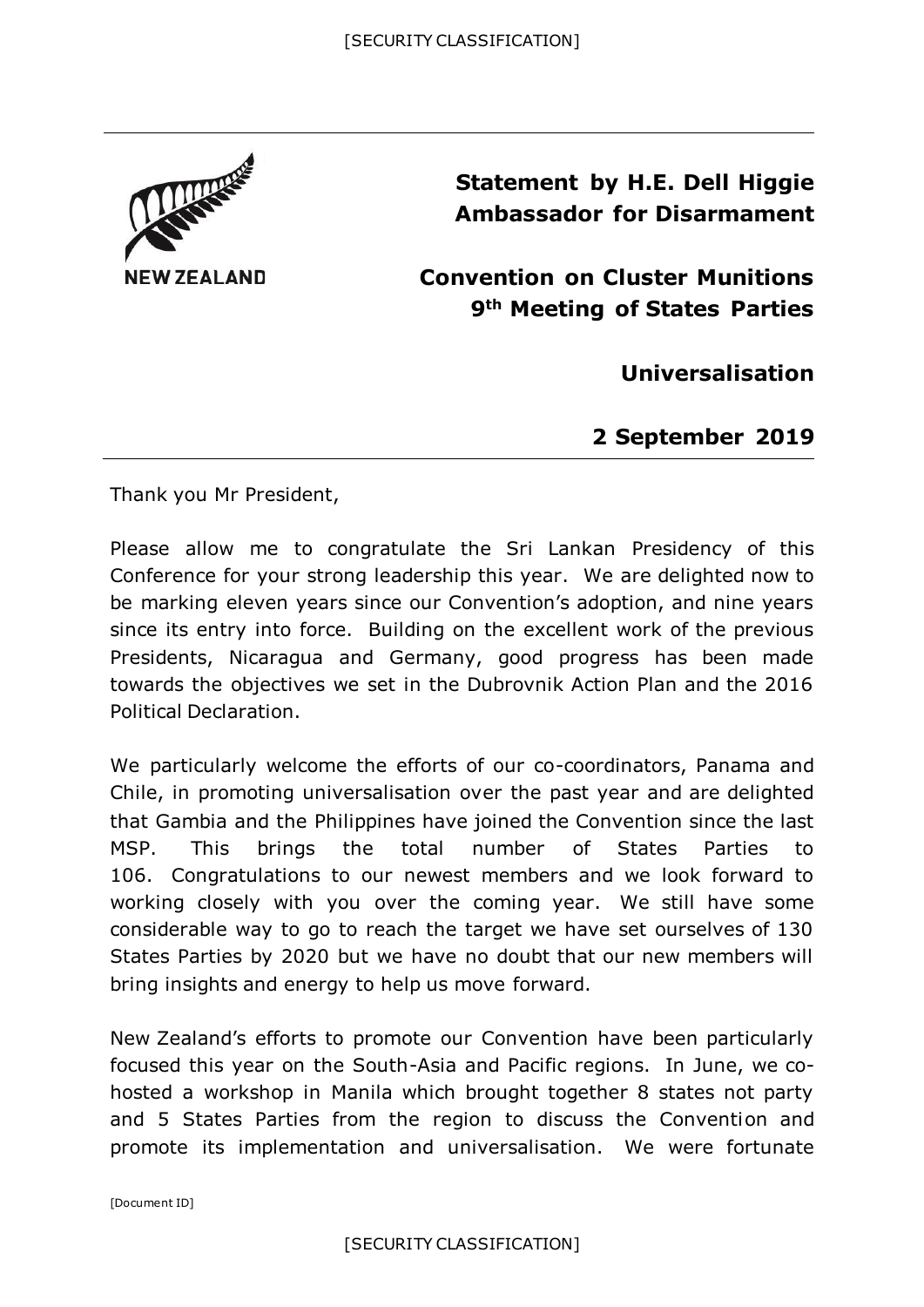## Page 2 of 3

there once again to have the assistance of our excellent Implementation Support Unit, the Cluster Munitions Coalition, the ICRC, and our cocoordinators from Switzerland and Laos. We were grateful, too, Ambassador Azeez for your participation in the workshop.

Uptake of the CCM remains relatively low in South Asia and the Pacific, with our partners in the region having identified a number of challenges they face for ratification. As is the case with other regions, these states face a range of competing priorities as well as significant overall resource constraints. Notwithstanding these challenges, a number of participants in the Manila workshop have committed to positively consider their membership of the CCM.

Following the Auckland Conference on Conventional Weapons Treaties, including the CCM, which was held in February last year, New Zealand has continued to stay in close contact with our Pacific neighbours on the Convention. We have now conducted eight bilateral 'universalisation' visits since the Conference - including three this year. We will continue to provide any support our Pacific neighbours need in their efforts to join and implement the Convention.

New Zealand was again pleased to co-sponsor the CCM resolution at the UN General Assembly in 2018. This text usefully highlighted the increasing support enjoyed by the Convention including on the part of many States that are not yet party. We will continue to promote the resolution this year, and will work to turn abstentions into positive votes, and positive votes into signatures and the all-important ratification of the Convention.

Mr President,

The urgency with which we must pursue universalisation and full implementation of our Convention is reinforced by evidence of the ongoing harm caused by cluster munitions use. We certainly welcome the indication in the Cluster Munition Monitor of the continued decrease in cluster munition casualties between 2017 and 2018. This is, of course, cause for celebration but not for complacency. Our community is striving for a world in which there are no casualties whatsoever from cluster